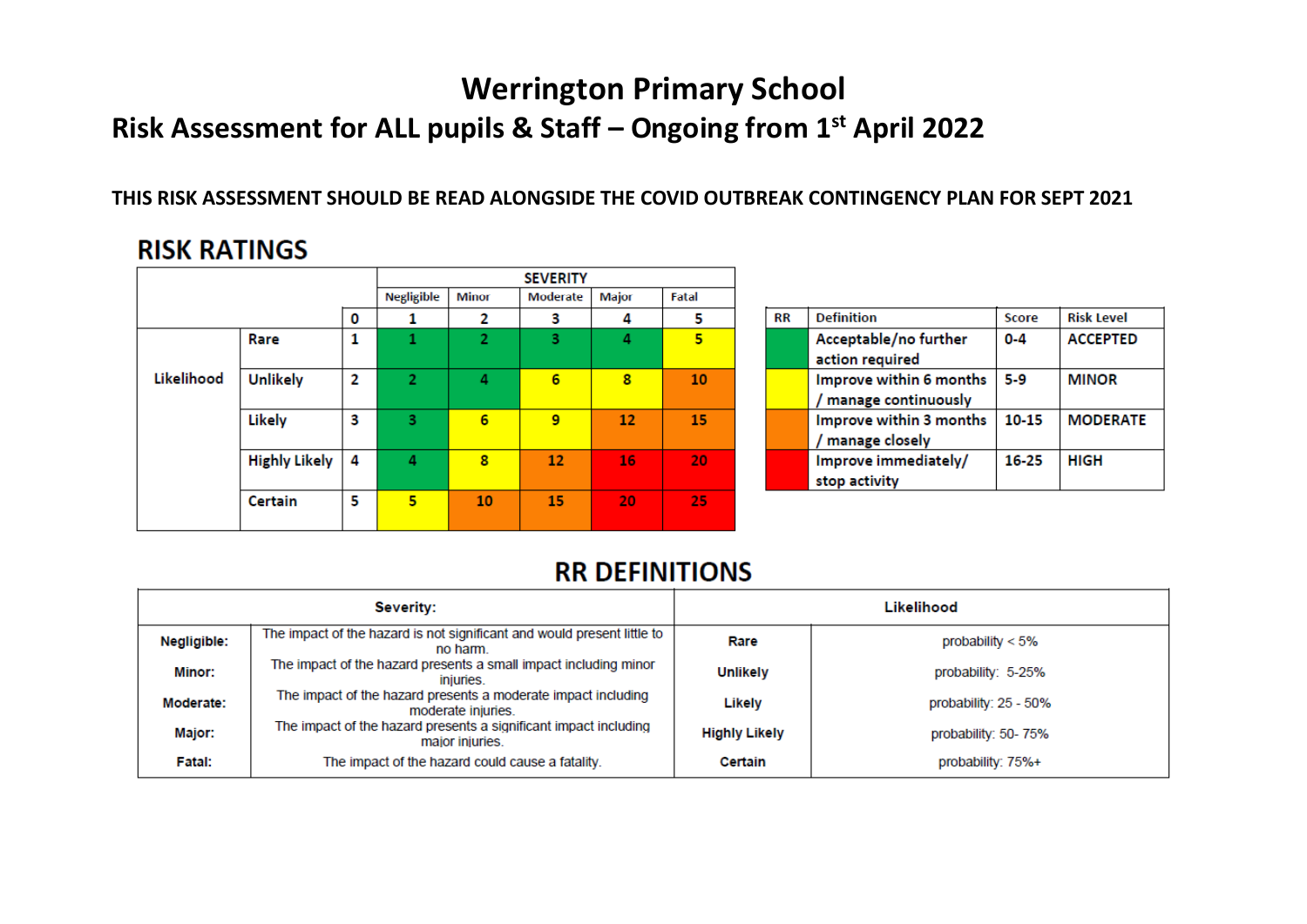## THIS RISK ASSESSMENT APPLIES TO ALL OUR PUPILS, STAFF AND ANY OTHERS WHO COULD BE AFFECTED BY OUR ACTIONS / NON-ACTIONS

#### NOTE: Who has responsibility? When SLT is used in this box, this specifically refers to the Headteacher or Deputy Headteacher in the absence of the Headteacher

| In order to manage the risks associated with these 3 elements of our Covid Outbreak Contingency, the control<br>measures that follow have been put in place. |                                                                                                                                                                                                                                                                                                   |                                                                                                                                                                                                                                                                                                                                                                                                                                                                                   |  |  |  |  |  |  |  |
|--------------------------------------------------------------------------------------------------------------------------------------------------------------|---------------------------------------------------------------------------------------------------------------------------------------------------------------------------------------------------------------------------------------------------------------------------------------------------|-----------------------------------------------------------------------------------------------------------------------------------------------------------------------------------------------------------------------------------------------------------------------------------------------------------------------------------------------------------------------------------------------------------------------------------------------------------------------------------|--|--|--|--|--|--|--|
| Low Community Transmission. No School Cases.                                                                                                                 | There have been no cases of Covid within<br>۰<br>school for 10 school days.<br>Cases of Covid locally are low and/ or stable.<br>۰<br>Hospitalisation/ Deaths due to Covid<br>۰<br>nationally are low.                                                                                            | No Covid measures are necessary beyond:<br>Reminding children of good hand-hygiene.<br>۰<br>Ensuring good ventilation encouraged where<br>۰<br>practical.<br>Ensuring Children / Staff to stay at home if<br>they have Covid Symptoms (and to book a<br>PCR test).                                                                                                                                                                                                                |  |  |  |  |  |  |  |
| <b>Rapidly Rising Community Transmission</b>                                                                                                                 | No current Covid cases have been recorded<br>۰<br>at school, but<br>Cases of Covid are rising rapidly in the<br>۰<br>community causing disruption to other local<br>schools.<br>S Glos Public Health / Public Health England<br>۰<br>issue warnings of expected local/national<br>infection wave. | Ventilation of classrooms increased & hand-<br>washing supervised.<br>Large indoor public performance audience<br>numbers reduced.<br>Staff-room capacity is reduced.<br>۰<br>Whole-school assemblies are replaced with<br>Key Stage assemblies.<br>Clinically Vulnerable staff meet with Line-<br>۰<br>Managers to review their individual risk<br>assessment & discuss additional protection<br>(e.g. use of face coverings, reduction in<br>movement between classes/ groups). |  |  |  |  |  |  |  |

For the purpose of the is risk assessment, Coronavirus will be at times abbreviated to C19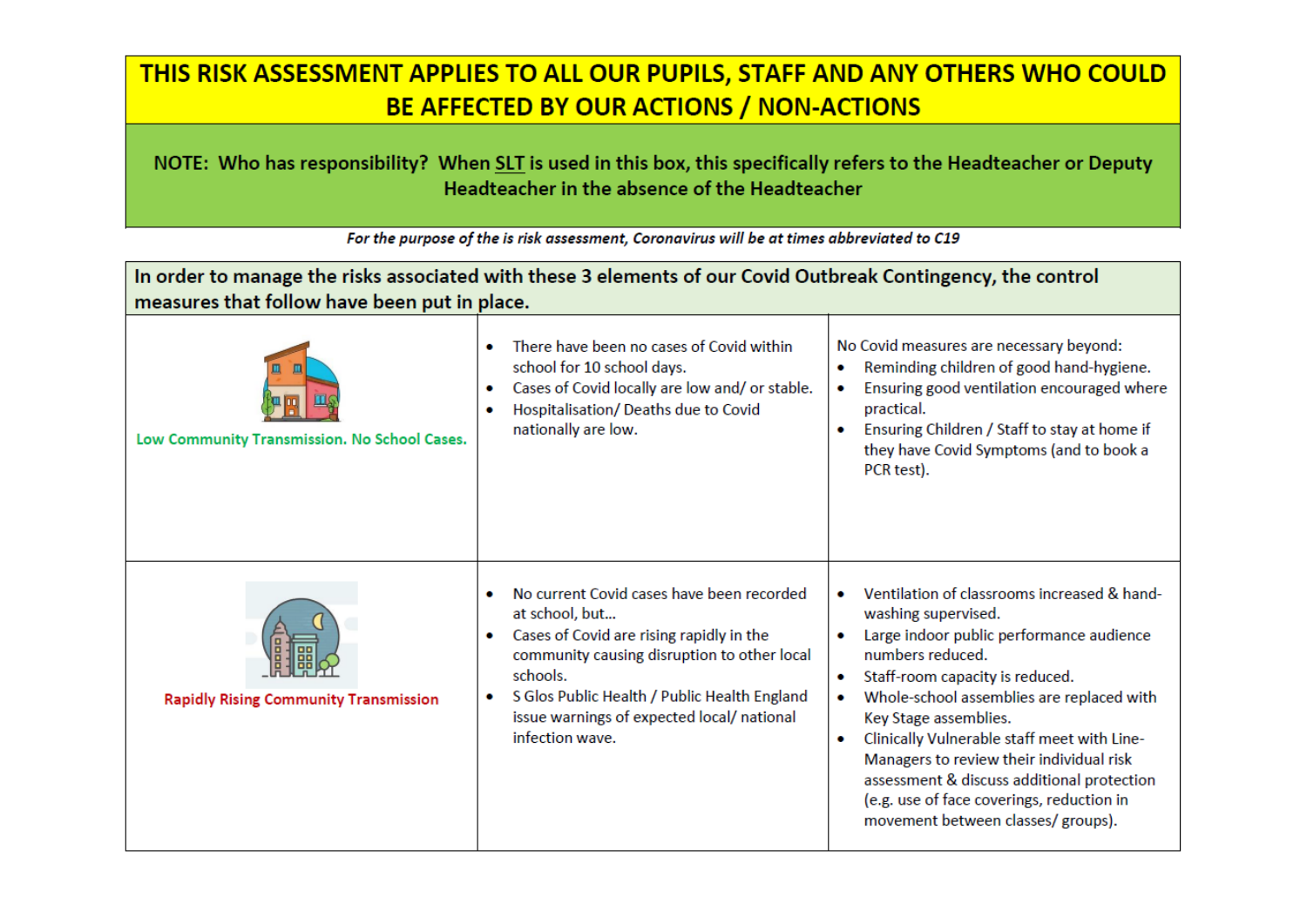| <b>HAZARD</b><br>Who might be harmed?                                                                                                   | <b>Risk Before</b><br><b>Controls (RBC)</b> |   | <b>Risk After Controls</b><br><b>Existing/Recommended Control</b><br>(RAC)<br><b>Measures</b><br>Risk<br>Risk<br><b>ikelihood</b><br>Severity |                                                                                                                                                                                    |                |   |    | <b>Residual</b><br><b>Risk</b> | Who has responsibility for this area and<br><b>What further Action is Required</b>                                                                                                                                                                                                                                                                                                              |
|-----------------------------------------------------------------------------------------------------------------------------------------|---------------------------------------------|---|-----------------------------------------------------------------------------------------------------------------------------------------------|------------------------------------------------------------------------------------------------------------------------------------------------------------------------------------|----------------|---|----|--------------------------------|-------------------------------------------------------------------------------------------------------------------------------------------------------------------------------------------------------------------------------------------------------------------------------------------------------------------------------------------------------------------------------------------------|
| How might they be harmed?                                                                                                               |                                             |   |                                                                                                                                               |                                                                                                                                                                                    |                |   |    | level                          |                                                                                                                                                                                                                                                                                                                                                                                                 |
|                                                                                                                                         |                                             |   |                                                                                                                                               | <b>DROP OFF / PICK UP</b>                                                                                                                                                          |                |   |    |                                |                                                                                                                                                                                                                                                                                                                                                                                                 |
| Risk of children, parents,<br>staff and others<br>transmitting coronavirus<br>between themselves<br>whilst dropping off/<br>picking up. | $\overline{2}$                              | 5 | 10                                                                                                                                            | Safety procedures and risk assessments shared<br>with parents, staff and others to ensure<br>awareness.<br>One way system in place                                                 | 1              | 5 | 5  |                                | SLT have overall responsibility for this.<br>The Premises Team will support this<br>process on behalf of SLT.<br>Procedures will continue to be<br>monitored and assessed by all<br>members of the SLT regularly with a<br>view to reducing the residual risk<br>level.<br>Staff and parental updates/reminders<br>will continue regularly through the<br>school newsletter and targeted emails |
| Increased risk of<br>infection to children,<br>staff and others through                                                                 | $\overline{2}$                              | 5 | 10                                                                                                                                            | The operational guidance on the testing in<br>educational settings has also been removed<br>and children and young people with mild<br>symptoms such as a runny nose, sore throat, | $\overline{2}$ | 5 | 10 |                                | where necessary.<br>SLT have overall responsibility for this.                                                                                                                                                                                                                                                                                                                                   |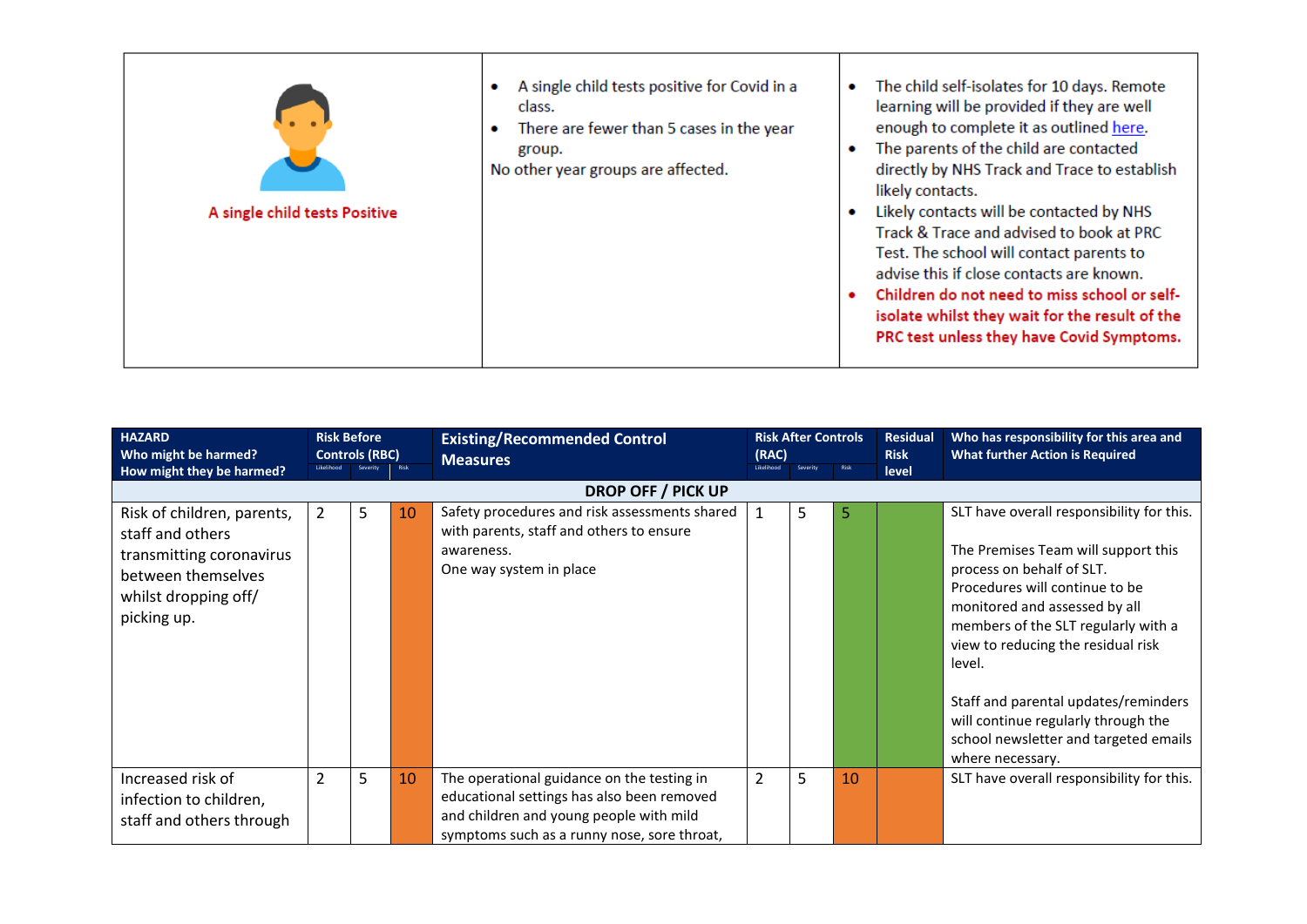| the spread of the<br>coronavirus from anyone<br>coming into school with<br>symptoms.                                                                                                               |   |   |    | or slight cough, who are otherwise well, can<br>continue to attend their education setting as<br>long as they do not have a high temperature.<br>For children and young people aged 18 and<br>under with a high temperature and other                                                                                                                              |                |   |    | Procedures will continue to be<br>monitored and assessed by all<br>members of the SLT regularly.<br>Regular Staff and parental |
|----------------------------------------------------------------------------------------------------------------------------------------------------------------------------------------------------|---|---|----|--------------------------------------------------------------------------------------------------------------------------------------------------------------------------------------------------------------------------------------------------------------------------------------------------------------------------------------------------------------------|----------------|---|----|--------------------------------------------------------------------------------------------------------------------------------|
|                                                                                                                                                                                                    |   |   |    | Covid symptoms, the advice is to stay home<br>for 3 days, as the risk of passing the infection<br>on to others is much lower.<br>We will continue to encourage staff/adults to                                                                                                                                                                                     |                |   |    | updates/reminders will continue.                                                                                               |
|                                                                                                                                                                                                    |   |   |    | carry on testing if they develop any of the<br>listed COVID-19, flu and common respiratory<br>infections symptoms:<br>continuous cough<br>high temperature, fever or chills<br>loss of, or change in, your normal sense<br>of taste or smell                                                                                                                       |                |   |    |                                                                                                                                |
|                                                                                                                                                                                                    |   |   |    | shortness of breath<br>unexplained tiredness, lack of energy<br>muscle aches or pains that are not due to<br>exercise<br>not wanting to eat or not feeling hungry<br>headache that is unusual or longer<br>lasting than usual<br>sore throat, stuffy or runny nose                                                                                                 |                |   |    |                                                                                                                                |
|                                                                                                                                                                                                    |   |   |    | diarrhoea, feeling sick or being sick<br>If staff return a positive result we will continue<br>to ask them to refrain from work for at least 5<br>days and to return once they have received<br>two negative tests 24 hours apart from day 5<br>onwards                                                                                                            |                |   |    |                                                                                                                                |
| Number of people<br>entering the building is<br>increased to<br>accommodate Supply<br>staff, volunteers and<br>parent helpers increases<br>risk of contamination to<br>staff, children and others. | 3 | 5 | 15 | All supply staff will receive on-site training and<br>guidance by the Deputy Headteacher before<br>starting their role to ensure policies and<br>procedures are understood and adhered to;<br>Where possible, only volunteers and parents<br>helpers who have been double vaccinated will<br>be allowed on site in order to protect their<br>health and wellbeing. | $\overline{2}$ | 5 | 10 | SLT have overall responsibility for this.<br>The Deputy Head will support this<br>process on behalf of SLT.                    |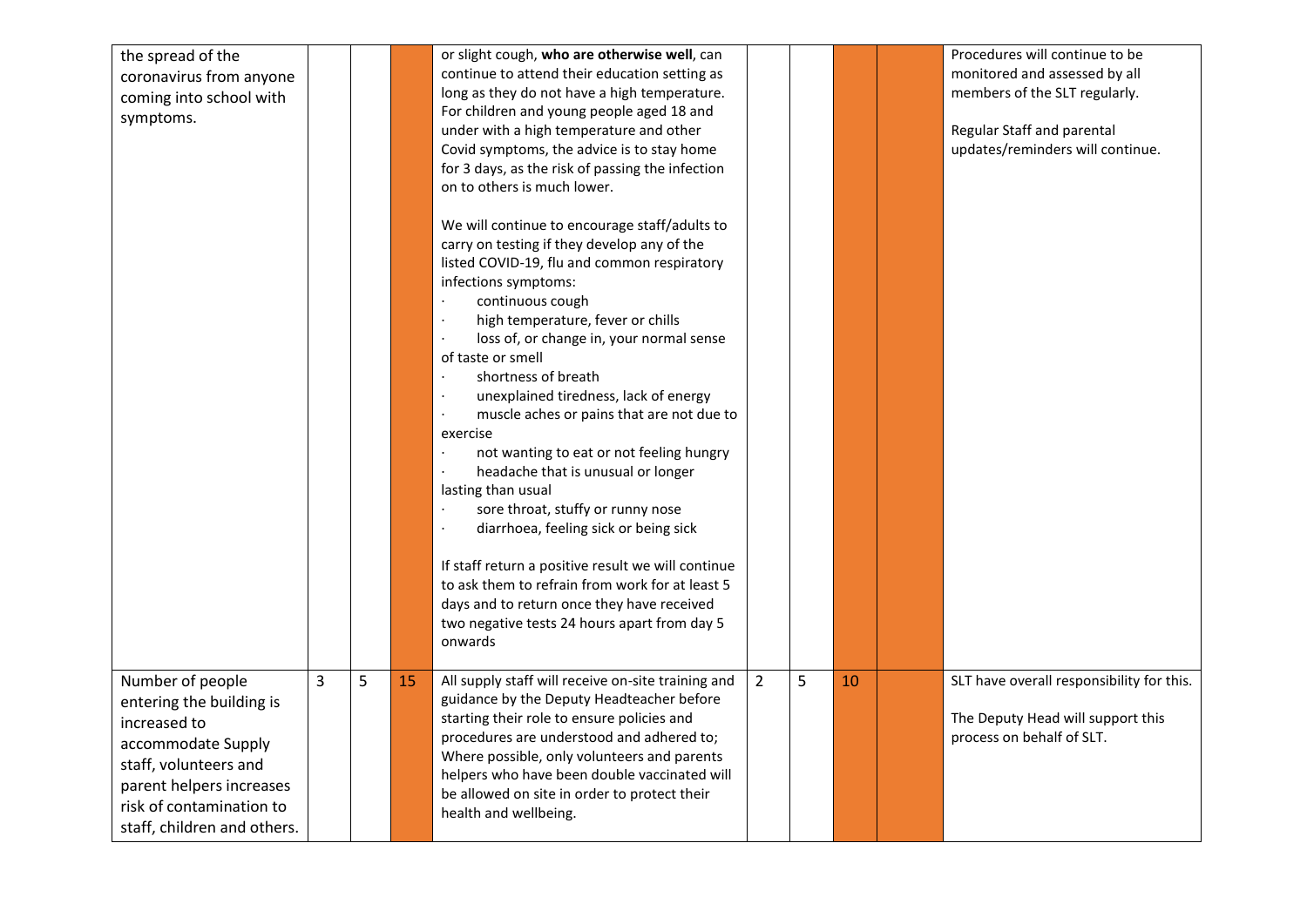| <b>HAZARD</b><br>Who might be harmed?<br>How might they be harmed?                                                                                                                                        | <b>Risk Before</b><br><b>Controls (RBC)</b> |   |    | <b>Existing/Recommended Control</b><br><b>Measures</b>                                                                                                                                                                                                                                                                                                                                                                                                                                                                                                                                                                                                                                                    | Likelihood     | <b>Risk After Controls</b><br>(RAC)<br>Risk<br>Severity |    | <b>Residual</b><br><b>Risk</b><br>level                                                                                                                                                                                                                                                                  |  | Who has responsibility for this area and<br><b>What further Action is Required</b> |
|-----------------------------------------------------------------------------------------------------------------------------------------------------------------------------------------------------------|---------------------------------------------|---|----|-----------------------------------------------------------------------------------------------------------------------------------------------------------------------------------------------------------------------------------------------------------------------------------------------------------------------------------------------------------------------------------------------------------------------------------------------------------------------------------------------------------------------------------------------------------------------------------------------------------------------------------------------------------------------------------------------------------|----------------|---------------------------------------------------------|----|----------------------------------------------------------------------------------------------------------------------------------------------------------------------------------------------------------------------------------------------------------------------------------------------------------|--|------------------------------------------------------------------------------------|
|                                                                                                                                                                                                           |                                             |   |    | <b>DURING THE SCHOOL DAY</b>                                                                                                                                                                                                                                                                                                                                                                                                                                                                                                                                                                                                                                                                              |                |                                                         |    |                                                                                                                                                                                                                                                                                                          |  |                                                                                    |
| Removal of social distancing<br>across the school, increasing<br>the risk of coronavirus<br>transmission for children,<br>staff and others.                                                               | 3                                           | 5 | 15 | Individual risk assessments have been put in<br>place for staff who are considered clinically<br>vulnerable and will be monitored/reviewed by<br>the Line Managers if community transmission<br>increases.<br>Staggered lunch times reduces traffic across<br>the school.                                                                                                                                                                                                                                                                                                                                                                                                                                 | $\overline{2}$ | 5                                                       | 10 | SLT have overall responsibility for this.<br>All staff, visitors and others will<br>support the procedures set out in the<br>updated Safety Plan.<br>Procedures will continue to be<br>monitored and assessed by all<br>members of the SLT regularly with a<br>view to reducing the residual risk level. |  |                                                                                    |
| <b>Transmission of Coronavirus</b><br>to pupils, staff and others<br>from high use areas around<br>the school and a lack of<br>appropriate cleaning/<br>ventilation.                                      | $\overline{3}$                              | 5 | 15 | All areas of the school will be professionally<br>cleaned daily.<br>Full COSHH Risk Assessments for all products<br>made available to all staff and others and<br>displayed in Staffroom.<br>Doors throughout the school will be kept open<br>as long as they are not fire doors.<br>Windows will be kept open where possible to<br>increase the flow of fresh air throughout the<br>school.<br>Staffroom capacity will be monitored and<br>reduced if community transmission is rising.<br>HEPA Air purifier placed in Dining Room<br>CO2 monitors in every classroom<br>Whole School Assemblies will be replaced with<br>Key Stage Assemblies in the event of rapidly<br>rising community transmission. | $\overline{2}$ | 5                                                       | 10 | SLT have overall responsibility for this.<br>SBL will administer cleaning and<br>cleaning resources on behalf of SLT.<br>Procedures will continue to be<br>monitored and assessed by all<br>members of the SLT regularly with a<br>view to maintaining the residual risk.                                |  |                                                                                    |
| Cross contamination, spread<br>of virus through the lack of<br>proper hand washing and<br>whilst using toilet facilities<br>will create a greater risk of<br>infection for children, staff<br>and others. | 3                                           | 5 | 15 | Hand sanitiser available for adults in all<br>classrooms and key staff areas with COSHH<br>details sent to all staff and displayed on H&S<br>noticeboard in staffroom.<br>Posters displaying Government handwashing<br>guidelines displayed in all hand washing areas.<br>Guidance and training given to all pupils, staff<br>and others.                                                                                                                                                                                                                                                                                                                                                                 | $\mathbf{1}$   | 5                                                       | 5  | SLT have overall responsibility for this.<br>Bursar will administer cleaning and<br>cleaning resources on behalf of SLT.<br>All staff and others will adhere to<br>guidance and signage.                                                                                                                 |  |                                                                                    |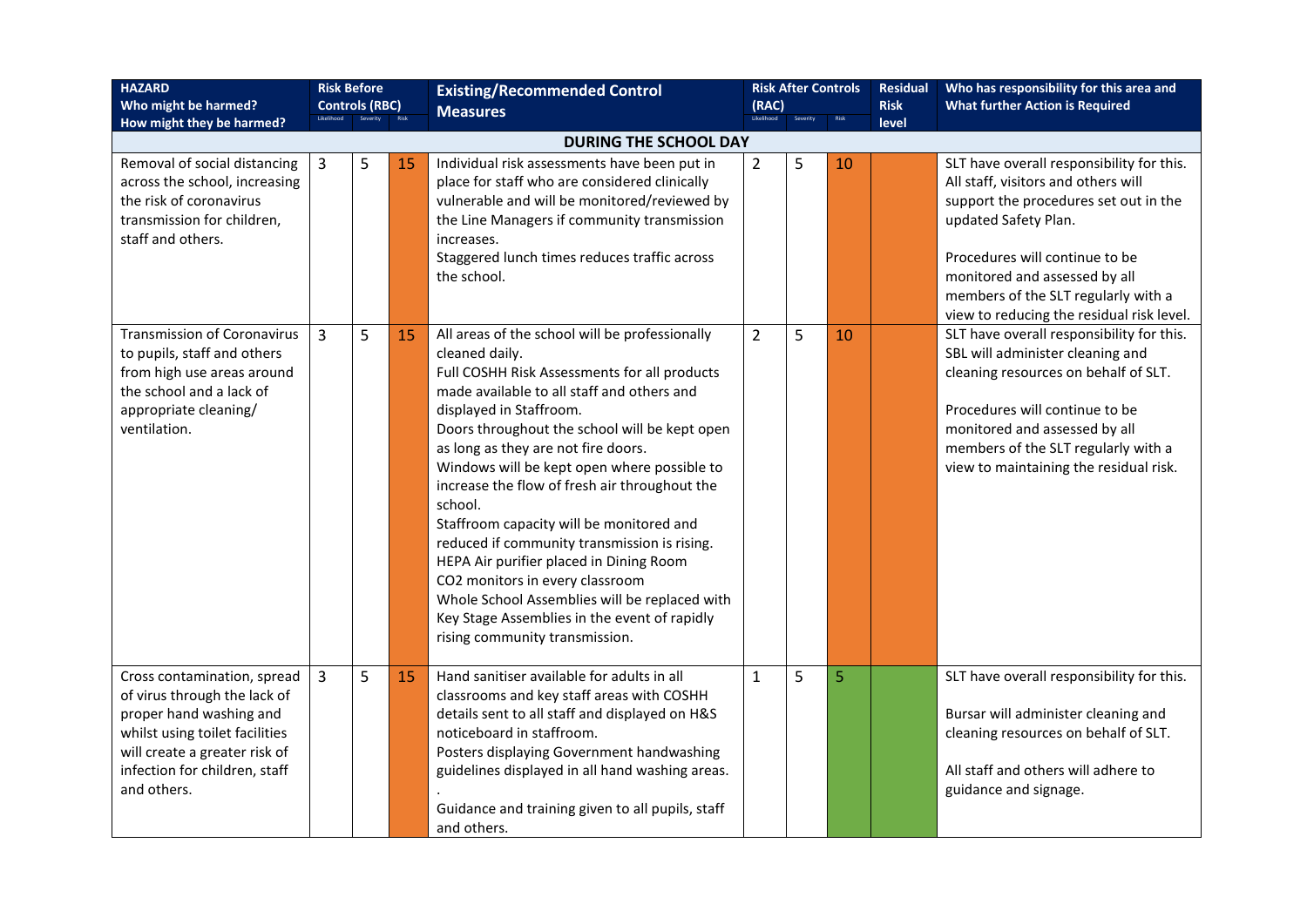|                                                                                                                                                          |   |   |    | All sink areas / taps cleaned as part of cleaning<br>schedule listed above and cleaning products<br>available to staff to clean throughout the day if<br>they wish to do this as well e.g. anti-bacterial<br>sprays.<br>Appropriate cleaning resources available to<br>ensure hygiene standards are met.                                                                                                                                                                                                                                                                                                                                                                                                                                                                                                                                                                                                                                                                                                                                                                                                                                            |              |   |   | Procedures will continue to be<br>monitored and assessed by all<br>members of the SLT regularly with a<br>view to maintaining the residual risk.                                                                                                                                                                               |
|----------------------------------------------------------------------------------------------------------------------------------------------------------|---|---|----|-----------------------------------------------------------------------------------------------------------------------------------------------------------------------------------------------------------------------------------------------------------------------------------------------------------------------------------------------------------------------------------------------------------------------------------------------------------------------------------------------------------------------------------------------------------------------------------------------------------------------------------------------------------------------------------------------------------------------------------------------------------------------------------------------------------------------------------------------------------------------------------------------------------------------------------------------------------------------------------------------------------------------------------------------------------------------------------------------------------------------------------------------------|--------------|---|---|--------------------------------------------------------------------------------------------------------------------------------------------------------------------------------------------------------------------------------------------------------------------------------------------------------------------------------|
| Increased risk to children,<br>staff and others of<br>contracting or<br>transmitting the virus due<br>to a lack of awareness<br>and training.            | 3 | 5 | 15 | Government guidance shared and<br>disseminated to staff, parents, children and<br>others by SLT.<br>Local Authority guidance and advice shared<br>and disseminated to staff, parents, children<br>and others by SLT.<br>Promote 'catch it, kill it, bin it' approach<br>Regular updates and guidance given to<br>children, staff and others on an ongoing basis.                                                                                                                                                                                                                                                                                                                                                                                                                                                                                                                                                                                                                                                                                                                                                                                    | $\mathbf{1}$ | 5 | 5 | SLT have overall responsibility for this.<br>All children, staff and others will<br>adhere to guidance and signage with<br>additional training provided where<br>necessary<br>Procedures will continue to be<br>monitored and assessed by all<br>members of the SLT regularly with a<br>view to maintaining the residual risk. |
| Increased risk of<br>contamination as a result<br>of children, staff and<br>others not following<br>routines, risk assessment,<br>guidance and policies. | 4 | 5 | 20 | Relevant policies remain amended to<br>encapsulate C19 guidance and procedures put<br>in place.<br>All staff, parents and others will be provided<br>with copies of risk assessment, policies,<br>guidance with updates as applicable.<br>All staff and others will be provided with<br>ongoing training and ongoing guidance and<br>support.<br>All staff and others are aware of relevant<br>policies and procedures including, but not<br>limited to, the following:<br>o Health and Safety Policy<br>o Intimate Care Policy<br>o Administration of Medication Policy<br>All staff have regard to all relevant guidance<br>and legislation including, but not limited to,<br>the following:<br>o Reporting of Injuries, Diseases and Dangerous<br><b>Occurrences Regulations</b><br><b>RIDDOR) 2013</b><br>o The Health Protection (Notification) Regulations 2010<br>o Public Health England (PHE) (2017) 'Health protection in<br>schools and other childcare facilities'<br>o DfE and PHE (2021) 'COVID-19: guidance for educational<br>settings'<br>The school keeps up-to-date with advice issued<br>by, but not limited to, the following: | $\mathbf{1}$ | 5 | 5 | SLT have overall responsibility for this.<br>All children, staff and others will<br>adhere to guidance and signage.<br>Appropriate training and guidance will<br>be given.<br>Procedures will continue to be<br>monitored and assessed by all<br>members of the SLT regularly with a<br>view to maintaining the residual risk. |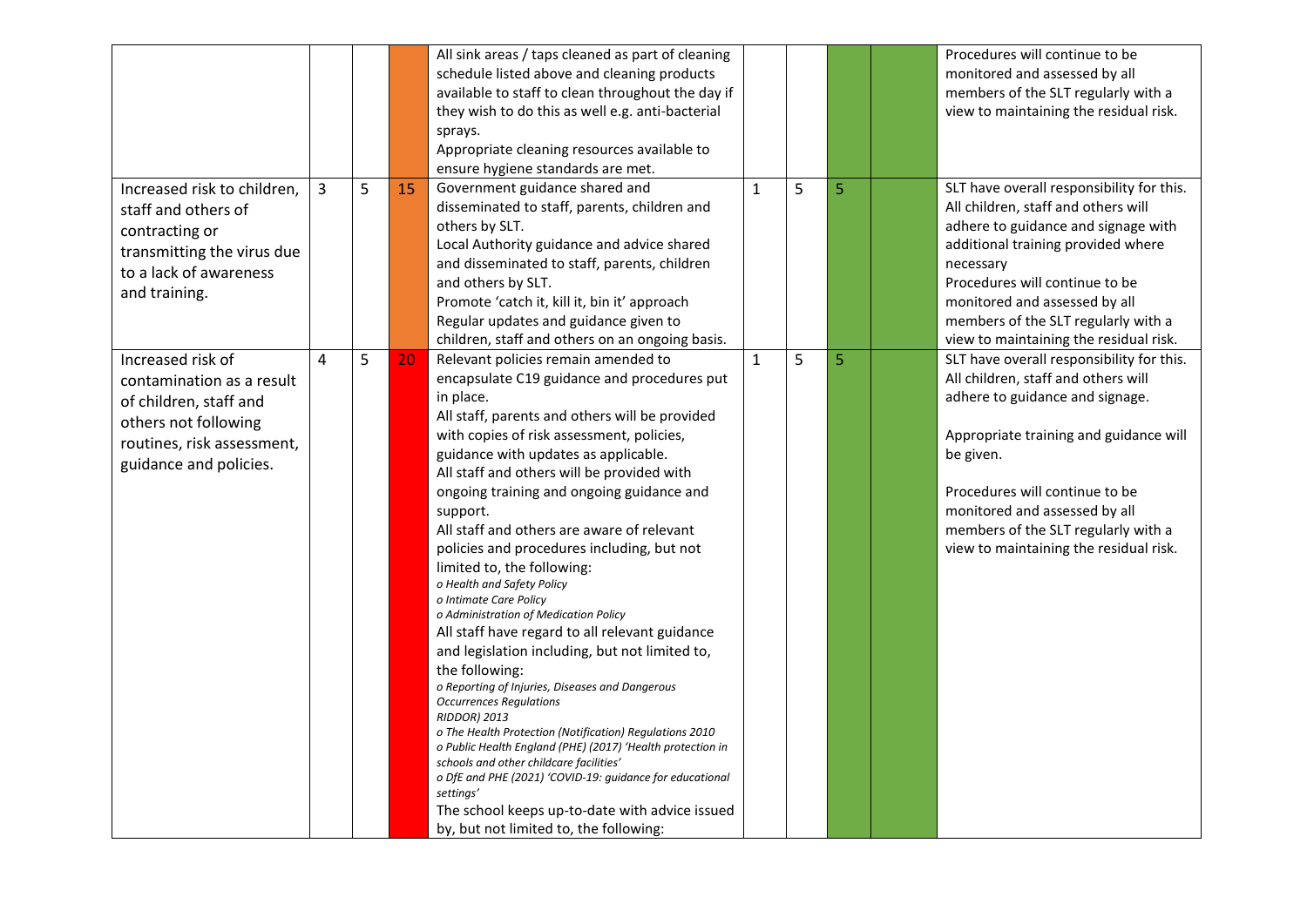|                                                                                                                                                          |                |   |    | o DfE<br>o NHS<br>o Department for Health and Social Care<br>o PHE<br>o The school's local health protection team through the<br><b>Local Authority</b><br>Staff and others are aware of the school's<br>infection control procedures and social<br>distancing arrangements in relation to the<br>coronavirus via email and Class Dojo.<br>Anyone found not to be compliant will be<br>given further support and training.                                                                                                                                                                                                                                                                                                        |                |   |    |                                                                                                                                                                                                                                                                                                                                                                                                                                                                                  |
|----------------------------------------------------------------------------------------------------------------------------------------------------------|----------------|---|----|-----------------------------------------------------------------------------------------------------------------------------------------------------------------------------------------------------------------------------------------------------------------------------------------------------------------------------------------------------------------------------------------------------------------------------------------------------------------------------------------------------------------------------------------------------------------------------------------------------------------------------------------------------------------------------------------------------------------------------------|----------------|---|----|----------------------------------------------------------------------------------------------------------------------------------------------------------------------------------------------------------------------------------------------------------------------------------------------------------------------------------------------------------------------------------------------------------------------------------------------------------------------------------|
| Increased risk of<br>contracting Coronavirus<br>for staff, children and<br>others when<br>administering First aid or<br>through the onset of<br>illness. | 4              | 5 | 20 | Full PPE continues to be available in the<br>medical room<br>Yellow lidded bin available in medical room for<br>the safe disposal of clinical waste which is<br>emptied regularly and disposed of in line with<br>clinical waste guidelines.<br>Every class room, lunch staff member and<br>After School Club staff have their own supply<br>of first aid equipment.<br>Staff, parents and others have been informed<br>of the symptoms of possible coronavirus<br>infection, e.g. a cough, high temperature, loss<br>of taste and/or smell and are kept up-to-date<br>with national guidance about the signs,<br>symptoms and transmission of coronavirus.<br>Staff and others act in line with the Infection<br>Control Policy. | $\overline{2}$ | 5 | 10 | SLT have overall responsibility for this.<br>All children, staff and others will<br>adhere to guidance and signage.<br>First Aiders have received additional<br>advice/guidance on dealing with<br>incidents.<br>Bursar will continue to manage and<br>monitor first aid provision and<br>resources on behalf of the SLT.<br>Procedures will continue to be<br>monitored and assessed by all<br>members of the SLT regularly with a<br>view to reducing the residual risk level. |
| Increased risk of infection<br>to children, staff and<br>others through provision<br>of food through school<br>meals service and during<br>lunch times.  | $\overline{4}$ | 5 | 20 | Each class has been allocated their own<br>lunchbreak supervisor(s).<br>All children, staff and others will wash their<br>hands before and after lunch.<br>Children bringing in their own packed lunches<br>will continue to take their rubbish home with<br>them.<br>Tables are cleaned thoroughly after every use<br>Adults will clear the tables for the children.<br>Children having their lunch in the hall will<br>remain seated until their Lunchtime Supervisor<br>is ready to take them outside to play in their<br>designated area.                                                                                                                                                                                     | $\overline{2}$ | 5 | 10 | SLT have overall responsibility for this.<br>All children, staff and others will<br>adhere to guidance and signage.<br>All Lunch staff have received relevant<br>training and been provided with<br>guidance.<br>The Deputy head continues to work<br>with the Catering Contractor and<br>Kitchen Staff to ensure appropriate<br>training and guidance is adhered to on<br>behalf of the SLT.                                                                                    |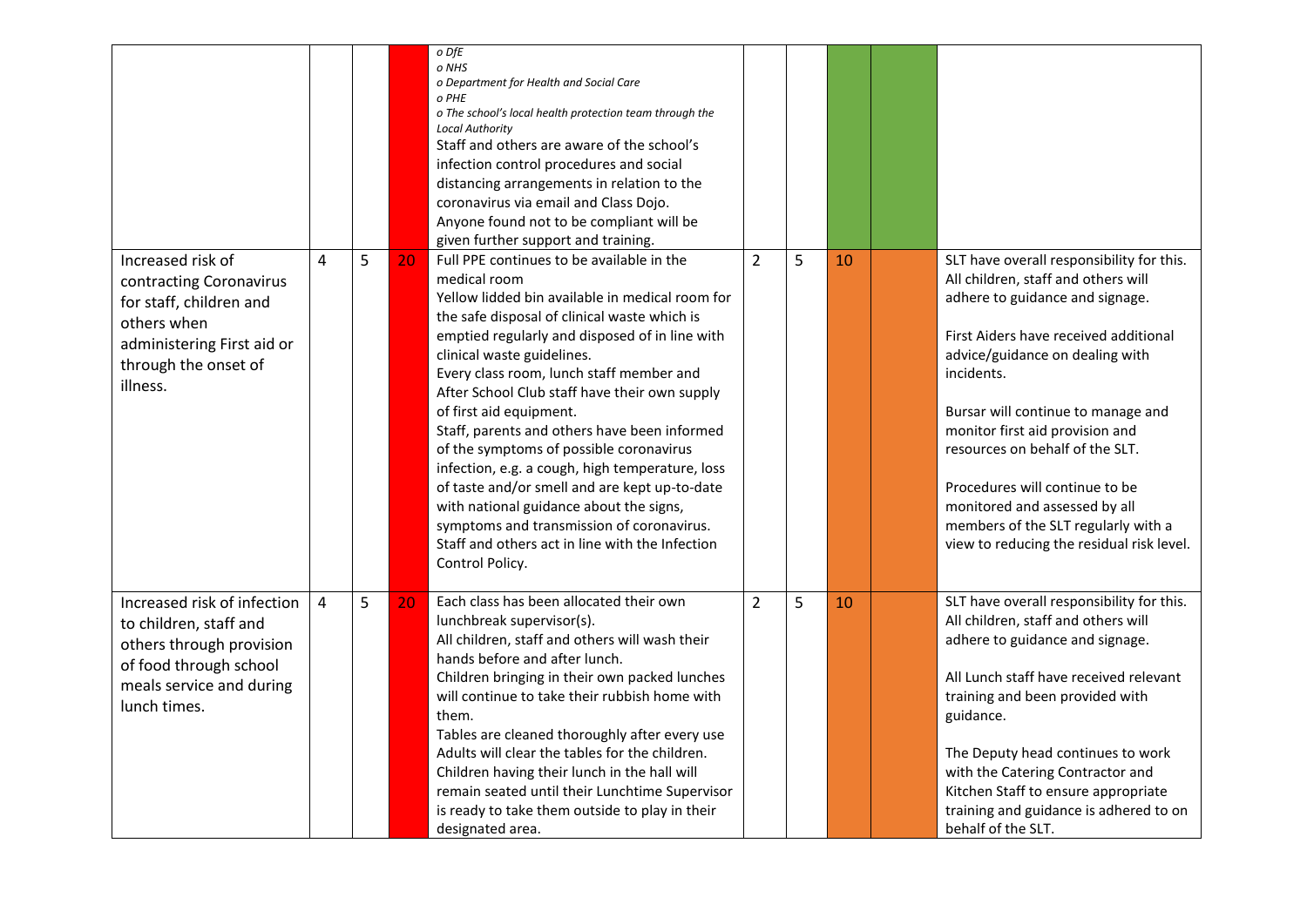|                                                                                                                                                                           |   |   |    | Spillages of bodily fluids, e.g. respiratory and<br>nasal discharges, are cleaned up immediately<br>in line with the Infection Control Policy, using<br>PPE where appropriate.                                                                                                                                                                                                          |    |   |    | Procedures will continue to be<br>monitored and assessed by all<br>members of the SLT regularly.                                                                                                                                                                     |
|---------------------------------------------------------------------------------------------------------------------------------------------------------------------------|---|---|----|-----------------------------------------------------------------------------------------------------------------------------------------------------------------------------------------------------------------------------------------------------------------------------------------------------------------------------------------------------------------------------------------|----|---|----|----------------------------------------------------------------------------------------------------------------------------------------------------------------------------------------------------------------------------------------------------------------------|
| Poor Management of<br>infectious diseases leads<br>to a greater risk of<br>infection and<br>transmission of<br>Coronavirus for staff,<br>parents, children and<br>others. | 2 | 5 | 10 | Infection Control Policy in place and available<br>to all staff and others.<br>Staff are vigilant and report concerns about<br>their own or a pupil's symptoms to the<br>Headteacher;<br>School is consistent in its approach to the<br>management confirmed cases of coronavirus<br>as set out in this risk assessment;<br>Cleaning is monitored so the required<br>standards are met. | L. | 5 | 5. | SLT have overall responsibility for this.<br>All children, staff and others will<br>adhere to guidance.<br>Procedures will continue to be<br>monitored and assessed by all<br>members of the SLT regularly with a<br>view to maintaining the residual risk<br>level. |

In order to manage the risks associated with the following 2 elements of our Covid Outbreak Contingency, the control measures that follow will be reviewed and re-introduced as appropriate by the Incident Management Team;